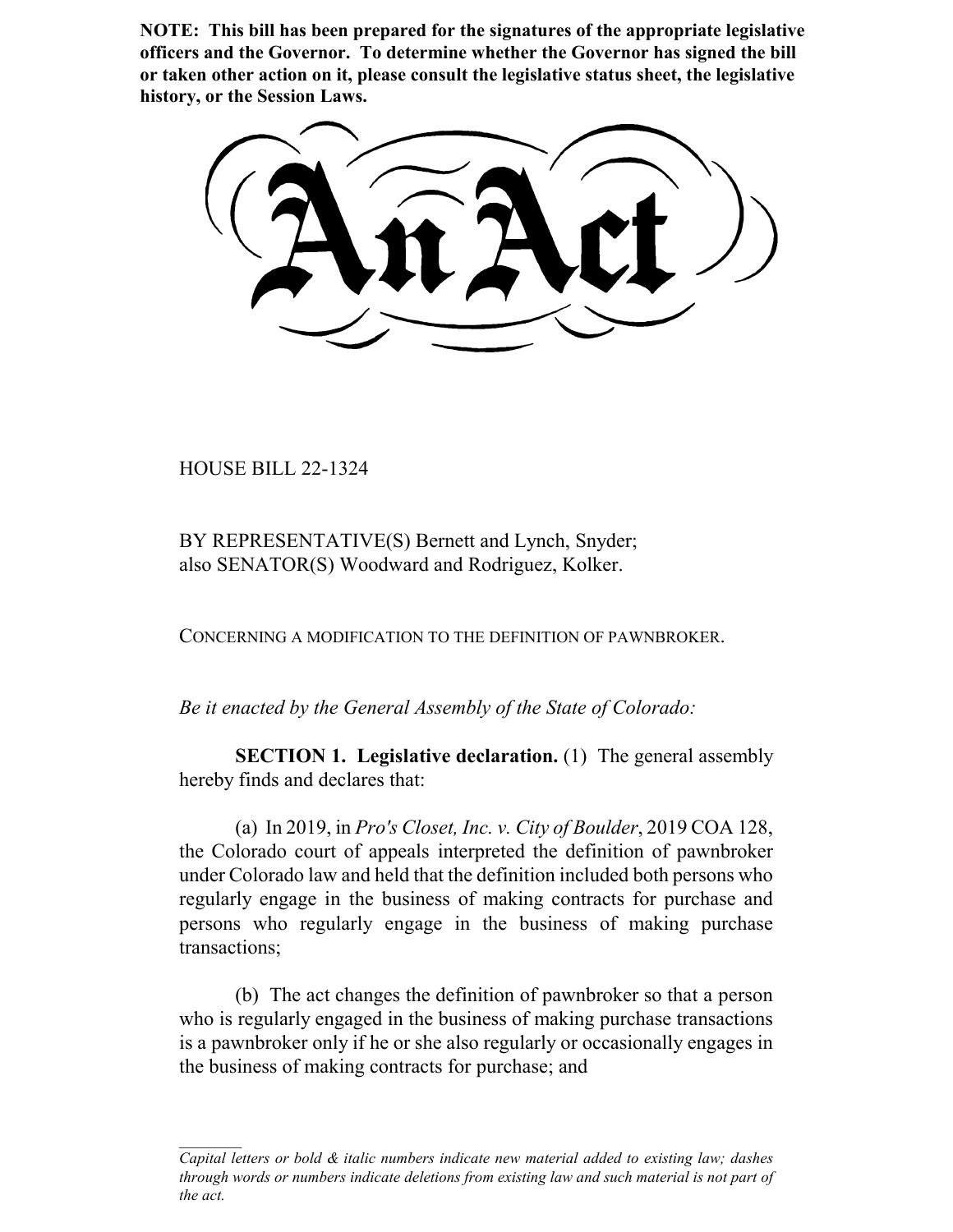(c) Under the definition of pawnbroker in the act, a person who regularly engages in the business of making purchase transactions, but does not engage in the business of making contracts for purchase, is not a pawnbroker.

**SECTION 2.** In Colorado Revised Statutes, 29-11.9-101, **amend** (7) as follows:

**29-11.9-101. Definitions.** As used in this article 11.9, unless the context otherwise requires:

(7) "Pawnbroker" means a person WHO, IN THE COURSE OF HIS OR HER BUSINESS, IS regularly engaged in the business of making contracts for purchase or A PERSON WHO, IN THE COURSE OF HIS OR HER BUSINESS, IS BOTH REGULARLY ENGAGED IN THE BUSINESS OF MAKING purchase transactions in the course of his or her business AND ALSO REGULARLY OR OCCASIONALLY MAKES CONTRACTS FOR PURCHASE.